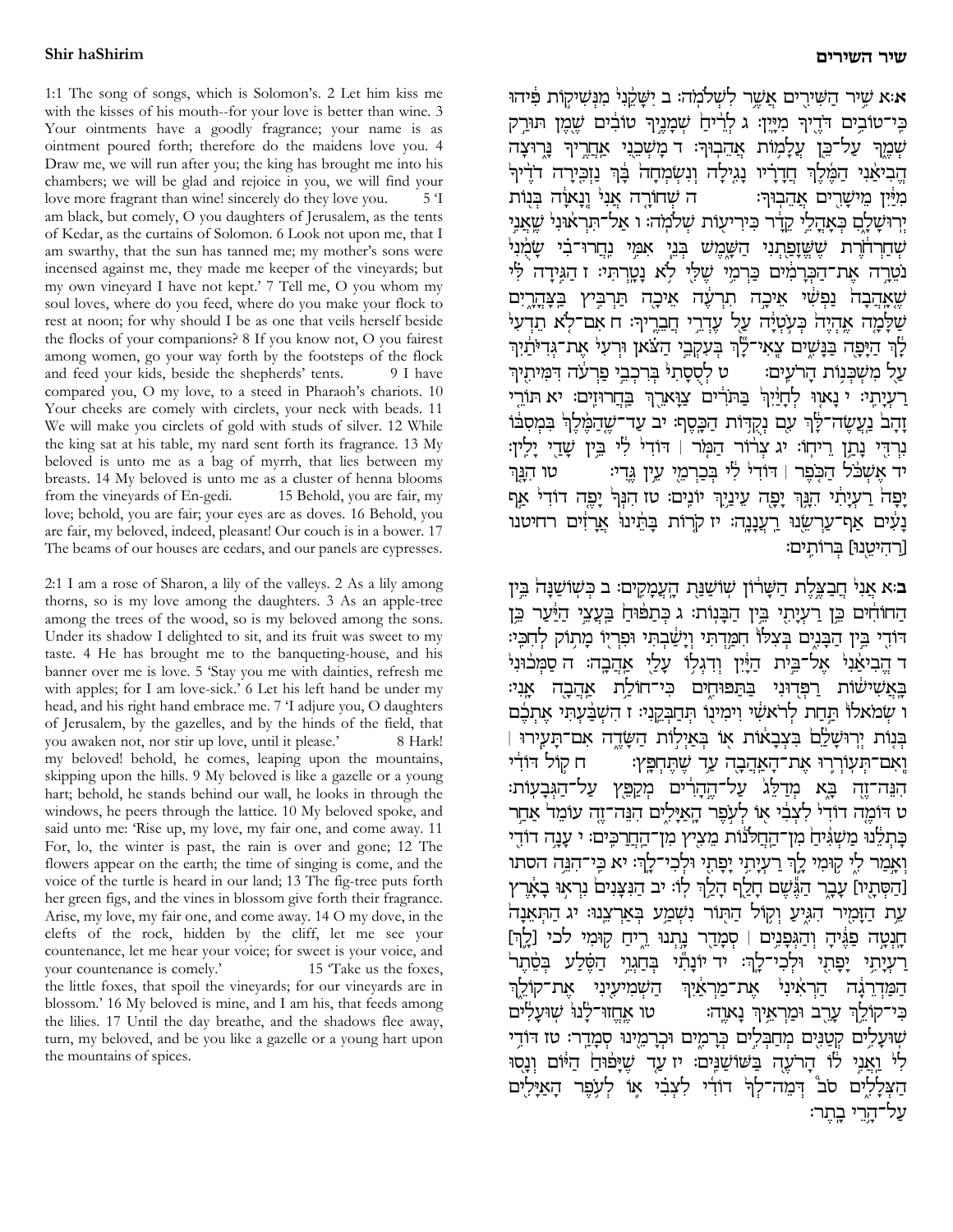h·¦J§p©b vc£¨v«t¤¨J ,¬¥t h¦T§J¾E¦©C ,I ºkh¥K©C Æh¦c¨F§J¦nÎk©g t**:d** בְּקַשְׁתְיו וִלְא מִצָאתֵיו: ב אַקוּמַה נַא וַאֲסוֹבְבֶה בָעִיר בַּשַׁוַקִים וּבֵרִחׂבוֹת אַבַקִשָּׁה אֵת שֵׁאָהֲבָה נַפִשְׁי בִּקַשְׁתִּֽיו וִלְא מִצַאתֵיו: גמִצַאוּנִי הַשָּׂמְרִים הַסֹּבְבִים בַּעַיִר אֵת שאהבה נפשי ראיתם: דכמעט שעברתי מהם שְׁמָּעָאתִי אֵת שֵׁאֲהֲבָה נַפִ*ּשִׁי אֲ*חַזִּתִּיוֹ וִלְא<sub>ֶ</sub> אַרִפֵּנּוּ ∵שֵׂהֲבִיאתִיוֹ אֵל־בֵּית אִמִ*ּׁי* וְאֵל־חֲדֵר הוֹרתֵי ה השבעתי אתכם בנות ירושלם בצבאות או באילות הַשֲׂדֵה אִם־תַּעִירוּ | וֵאִם־תִּעְוֹרְרֵוּ אֶת־הָאַהֲבָה עַד ֹשֵׁתֵחִפֵּץ: □ ι מִי וֹאת עֹלַה מִן־הַמִּדְבָּר כִּתֵימֵרוֹת עַשָּׁן מִקְטֵרֵת מוֹר וּלְבוֹנֶה מִכְּל אַבְקַת רוֹכֵל: ז הִנֵּה מִטָּתוֹ שִׁלְשִׁלֹמֹה שִׁשֵּׁים גִּבֹרִים סָבֶיב לָה מְגִּבֹרֵי יְשָׂרָאֱל: ח כִּלַם אַחֱזִי חֹרֶב מִלְמְדֵי מִלְחַמָה אֵישׁ חַרְבּוֹ עַל־יֵרְכֹוֹ מִפַּחַד  $\mathbf{x}$ בַּלֵילְוֹת:  $\mathbf{y}$  ט אַפְרִיוֹן עַשָׂה לוֹ הַמֵּלֵךְ שִׁלמֹה מֵעֲצֵי הַלְּבָנְוֹן: י עַמוּדַיו<sup>י</sup> עֵשָׂה כֶּסֶף רִפְידַתְוֹ זַהָב מֵרְכָּבְוֹ אַרְגָּמֶן תּוֹכוֹ רַצְוּף אֲהֲבָה מִבְּנוֹת יִרְוּשַׁלֵם: יֹא צְאֵינַה | וִרְאֵינַה בִּנְוֹת צְיִּוֹן בַּמֱלֵךְ שָׁלֹמָה בֵּעֲטָרַה שֵׁעְטָרַה־לִּוֹ אָמוֹ בִיִּוֹם חתנתו וביום שמחת לבו:

יא הִנָּֽךְ יָפֶה רַעְיָתִי הִנֵּךְ יָפָׂה עֵינַיִךְ יוֹנִים מִבַּעֲד לִצַמָּתֵ<del>ן,</del> שַׂעָרַף בְּעֱדֶר הַעְזִּים שֶׁגַּלְשָׁוּ מֵהַר גִּלְעֲד: ב שִׁנַּ֫יִף בִעֲדֵר הַקִּצוּבֿוֹת שֵׁעֲלִוּ מִן־הַרַחִצָה שֵׁכִּלַם מַתִאִימוֹת וִשַּׁכִּלַה לֵאָין בָּהֵם: ג כִּחְוּט הַשָּׁנִי ׁשִׂפְתֹתֲיִךְ וּמִדְבָרֵיךְ נָאוֵהָ כִּפֵלַח הֵרמוֹן רַקַּתֵוּ מִבַּעֲד לִצַמַּתֵוּ: ד כִּמְגָדֵל דַוִיד צַוַּארֶךְ בַּנִוּי לְתַלְפִיָּוֹת אֱלֶף הַמָּג<sup>ֶן</sup> תַּלְוּי עָלָיו כִּל שִׁלְטֵי הַגִּבּוֹרֵים: ה שִׁנֵי שָׁדֵיִךְ כִּשְׁנֵי עֲפָרִים תִּאוֹמֵי צִבְיָּה הָרוֹעָיִם בַּשׁוֹשַׁנֵּים: וּ עַד שֵׁיַפוּחַ הַיֹּוֹם וְנַסוּ הַצִלַלִים אֵלֵךְ לִיּ אַל־הַר הַמֹּוֹר וְאֵל־גִּבְעַת הַלְּבוֹנֵה: ז כְּלֵךְ יַפָּה<sup>ְי</sup> רַעְיַתְנִי וּמוּם אֵין בֵּךְ: ח אִתְּי מִלְבָנוֹן כַּלַּה אִתְי מִלְבָנִוֹן תַּבוֹאִי תַּשְׁוּרִי | מֵרֹאשׁ אֲמַנַה מֵרֹאשׁ שָׂנִיר<sup>ַ</sup> וְחֵרְמֹוֹן מִמְּעֹנְוֹת אֲרָיוֹת מֵהַרְרֵי נְמֵרִים: ט לִבַּבְתְּנִי אֲחֹתֵי כַלַּה לְבַּבְתְּינִי באחד [בִאַחֲת] מֵעֵינַיִּךְ בִּאַחֲד עֵנָק מִצַּוְרֹנֵיִךְ: י מַה־יַּפִוּ דֹדֵיִךְ אֲחֹתֵי כַלַּה מַה־טַּבוּ דֹדָיִךְ מִיַּיִן וְרֵיחַ ישְמַנַיֵךְ מִכָּל־בְּשָׂמְים: יא נֶפֶת תִּטְּפְנָה שִׂפְתוֹתַיָךְ כַּלָּהֶ דִּבְשׁ וְחָלָבֹ תַּחַת לְשׁוֹנֵרְ וְרֵיחַ שַׂלְמֹתַיָךְ כְּרֵיחַ לְבָנִוֹן: יב גֵן ∣ נָעִוּל אֲחֹתִי כַלַּה גֵּל נָעִוּל מַעֲיֶן חָתִוּם: יג שִׁלַחַ֫יִן ְּ | פַּרְדֵּס רִמּוֹנִים עִם פְּרֵי מִגָּדֵים כִּפָרִים עִם־נְרַדִּים׃ יד נֵרִדְּ וְכַרִכֹּם קַנֵה וִקִנַּמוֹן עִם כַּל־עֵצֵי לִבוֹנַה מֹר וַאֲהַלֹוֹת עִם כַּל־רַאשֵׁי בִשָּׂמֵים: טו מַעְיֵן גַּנְיִם בִאֵר מַיִם חַיִּים וְנֹזְלִים מִן־לְבָנְוֹן: טז עַוּרִי צַפוֹן וּבְוֹאִי תֵימַון הַפֵּיחִי גַנְּיִ יִזְלְוּ בְשַׂמֲיו יָּבָׂא דוֹדִ<sup>ן</sup> לְגַנוֹ וְיֹאכַל פְּרֵי מִגַ<u>ד</u>ִיו:

3:1 By night on my bed I sought him whom my soul loves; I sought him, but I found him not. 2 'I will rise now, and go about the city, in the streets and in the broad ways, I will seek him whom my soul loves.' I sought him, but I found him not. 3 The watchmen that go about the city found me: 'Saw you him whom my soul loves?' 4 Scarcely had I passed from them, when I found him whom my soul loves: I held him, and would not let him go, until I had brought him into my mother's house, and into the chamber of her that conceived me. 5 'I adjure you, O daughters of Jerusalem, by the gazelles, and by the hinds of the field, that you awaken not, nor stir up love, until it please.' 6 Who is this that comes up out of the wilderness like pillars of smoke, perfumed with myrrh and frankincense, with all powders of the merchant? 7 Behold, it is the litter of Solomon; threescore mighty men are about it, of the mighty men of Israel. 8 They all handle the sword, and are expert in war; every man has his sword upon his thigh, because of dread in the night. 9 King Solomon made himself a palanquin of the wood of Lebanon. 10 He made its pillars of silver, its top of gold, its seat purple, its inside inlaid with love, from the daughters of Jerusalem. 11 Go forth, O you daughters of Zion, and gaze upon King Solomon, even upon the crown with which his mother has crowned him in the day of his espousals, and in the day of the gladness of his heart.

4:1 Behold, you are fair, my love; behold, you are fair; your eyes are as doves behind your veil; your hair is as a flock of goats, that cascade down from Mount Gilead. 2 Your teeth are like a flock of shorn ewes, which came up from the washing; all of which bear twins, and not one loses her young. 3 Your lips are like a thread of scarlet, and your mouth is comely; your temples are like a pomegranate split open behind your veil. 4 Your neck is like the Tower of David built with turrets, on which hang a thousand shields, all the armor of the mighty men. 5 Your two breasts are like two fawns that are twins of a gazelle, which feed among the lilies. 6 Until the day breathe, and the shadows flee away, I will get me to the mountain of myrrh, and to the hill of frankincense. 7 You are all fair, my love; there is no blemish in you. 8 Come with me from Lebanon, my bride, with me from Lebanon; look from the top of Amana, from the top of Senir and Hermon, from the lions' dens, from the mountains of the leopards. 9 You have ravished my heart, my sister, my bride; you have ravished my heart with one of your eyes, with one bead of your necklace. 10 How fair is your love, my sister, my bride! how much better is your love than wine! and the smell of your ointments than all manner of spices! 11 Your lips, O my bride, drop honey--honey and milk are under your tongue; and the smell of your garments is like the smell of Lebanon. 12 A garden shut up is my sister, my bride; a spring shut up, a fountain sealed. 13 Your limbs are an orchard of pomegranates, and of all luscious fruits, of henna and of nard -- 14 Nard and saffron, calamus and cinnamon, with all trees of frankincense; myrrh and aloes, with all the chief spices. 15 You are a fountain of gardens, a well of living waters, and flowing streams from Lebanon. 16 Awake, O north wind; and come, you south; blow upon my garden, that the spices thereof may flow out. Let my beloved come into his garden, and eat his precious fruits.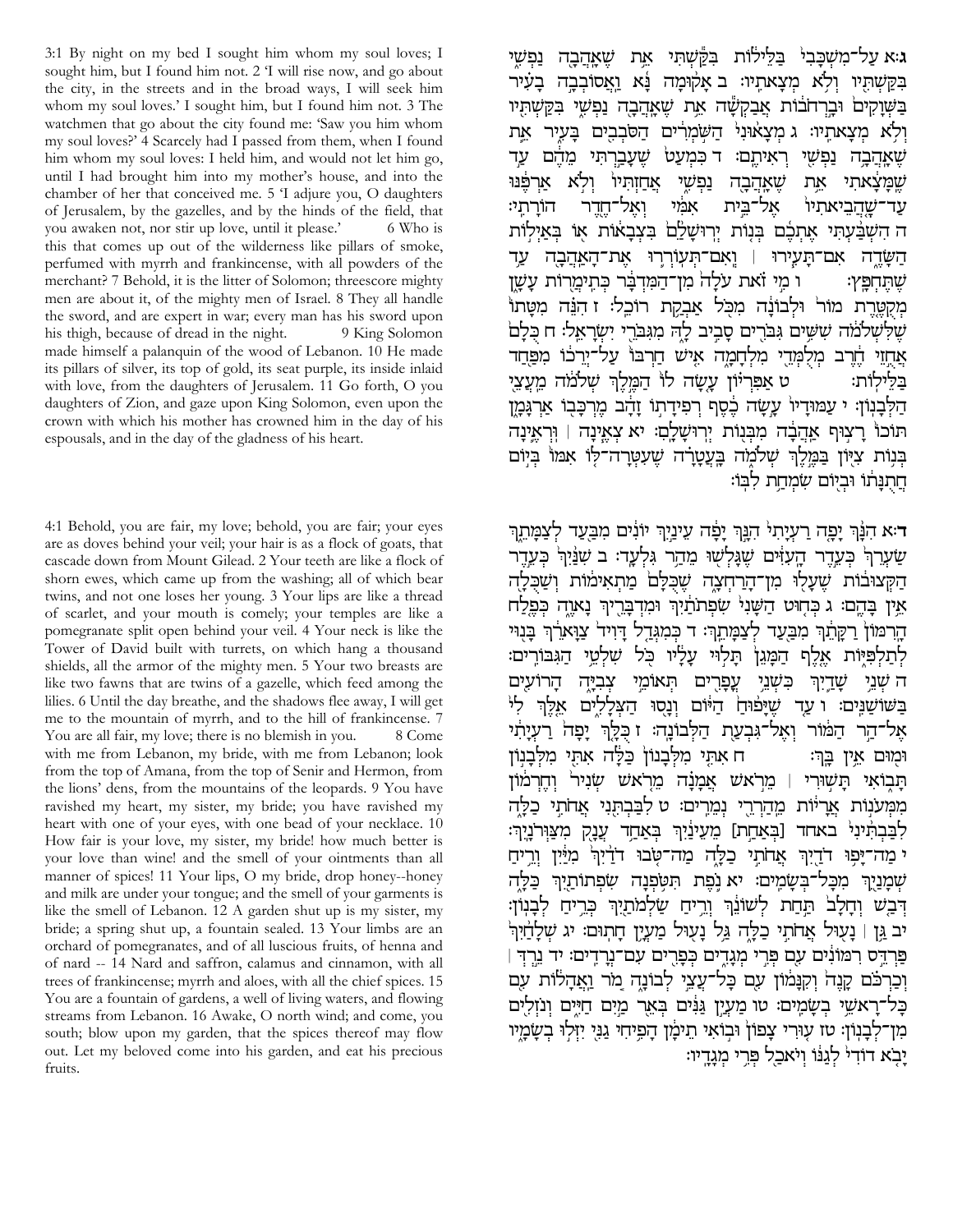5:1 I am come into my garden, my sister, my bride; I have gathered my myrrh with my spice; I have eaten my honeycomb with my honey; I have drunk my wine with my milk. Eat, O friends, and drink; drink deep of love! 2 I sleep, but my heart wakes; Hark! my beloved knocks: 'Open to me, my sister, my love, my dove, my undefiled; for my head is filled with dew, my locks with the drops of the night.' 3 I have put off my coat; how shall I put it on? I have washed my feet; how shall I defile them? 4 My beloved put in his hand by the hole of the door, and my heart was moved for him. 5 I rose up to open to my beloved; and my hands dropped with myrrh, and my fingers with flowing myrrh, upon the handles of the bar. 6 I opened to my beloved; but my beloved had turned away, and was gone. My soul failed me when he spoke. I sought him, but I could not find him; I called him, but he gave me no answer. 7 The watchmen that go about the city found me, they smote me, they wounded me; the keepers of the walls took away my mantle from me. 8 'I adjure you, O daughters of Jerusalem, if you find my beloved, what will you tell him? that I am love-sick.' 9 'What is your beloved more than another beloved, O you fairest among women? What is your beloved more than another beloved, that you do so adjure us?' 10 'My beloved is white and ruddy, pre-eminent above ten thousand. 11 His head is as the most fine gold, his locks are curled, and black as a raven. 12 His eyes are like doves beside the water-brooks; washed with milk, and fitly set. 13 His cheeks are as a bed of spices, as banks of sweet herbs; his lips are as lilies, dropping with flowing myrrh. 14 His hands are as rods of gold set with beryl; his body is as polished ivory overlaid with sapphires. 15 His legs are as pillars of marble, set upon sockets of fine gold; his aspect is like Lebanon, excellent as the cedars. 16 His mouth is most sweet; all of him is lovely. This is my beloved, and this is my friend, O daughters of Jerusalem.'

6:1 'Whither has your beloved gone, O you fairest among women? Whither has your beloved turned, that we may seek him with you?' 2 'My beloved is gone down into his garden, to the beds of spices, to feed in the gardens, and to gather lilies. 3 I am my beloved's, and my beloved is mine, that feeds among the lilies.' 4 You are beautiful, O my love, as Tirzah, comely as Jerusalem, terrible as an army with banners. 5 Turn away your eyes from me, for they have overcome me. Your hair is as a flock of goats, that trail down from Gilead. 6 Your teeth are like a flock of ewes, climbing up from the washing pool; all of them bear twins, and not one loses her young. 7 Your temples are like a pomegranate split open behind your veil. 8 There are threescore queens, and fourscore concubines, and maidens without number. 9 My dove, my undefiled, is but one; she is the only one of her mother; she is the choice one of her that bore her. The daughters saw her, and called her happy; indeed, the queens and the concubines, and they praised her. 10 Who is she that looks forth as the dawn, fair as the moon, clear as the sun, terrible as an army with banners? 11 I went down into the nut grove to look at the green plants of the valley, to see whether the vine budded, and the pomegranates were in flower. 12 Before I was aware, my soul set me upon the chariots of my princely people.

ה:א בֵאתִי לְגַנִּיׂ אֲחֹתֵי כָלָה אָרִיתִי מוֹרִי<sup>וֹ</sup> עִם־בִּשָׂמִי אַכֵלְתִּי יַעָרִי עִם־דְּבִשָּׂי שָׁתֵיתִי יֵינְיִ עִם־חֲלָבֵי אִבְלִוּ רֵעִים שִׁתְוּ וְשָׁכָרְוּ דּוֹדֵים:  $\mu$ ַבְי יִשֵׁנָהְ וְלְבֵי עֵר קוֹל | דּוֹדֵי דוֹפֵק פִּתְחִי־לְּי אֲחֹתִי רַעְיַתְי<sup>{</sup> יוֹנַתֵי תַמַּתְי שֵׁרֹאשָׁי וִמְלָא־טָל קְוָצוֹתֵי רְסִיסֵי לֵיִלָה: ג פַּשַׁטִתִּי אֵת־כִּתַּנִתִּי אֵיכַבַה אֵלְבַשֵׁנַּה רַחֲצְתִּי אֶת־רַגְלַיְ אֵיכֵכַה אֲטַנִּפֵם: ד דּוֹדִי שַׁלַח יַדוֹ מִן־הַחֹׂר וּמֵעֵי המוּ עַלֵיו: ה קמתֵי אֲנִי לִפְתֹחַ לדודי וידי נטפו־מור ואצבעתי מור עבר על כפות הַמַּנְעִוּל: ו פַּתֲחִתֵּי אֲנִי ּ לְדוֹדִי וְדוֹדִי חָמַק עָבֶר נַפְשִׁי יַצְאֲה בִדַּבִּרֹוֹ בִּקֲשָׁתְּיהוֹ וְלִא מִצָאתְיהוּ קִרָאתְיו וְלִא עָנֵנֵי: ו מִצָאֲנִי הַשֹּׁמְרֵים הַסֹּבְבִים בָּעִיר הִכְּוּנִי פִצָעְוּנִי נָשִׂאַוּ אַת־רִדִידִי מֵעַלֵּי שֹמְרֵי הַחֹמְוֹת: ח הִשְׁבֵעְתִּי אֶתְכֶם בְּנְוֹת יִרוּשַׁלֵם אַם־תִּמְצְאוּ אַת־דּוֹדִי מַה־תַּגְּידוּ לוֹ שֵׁחוֹלֵת אַהֲבָה אַנִי: ט מַה־דוֹדֱךְ מִדוֹד הַיַּפָה בַּנַשִׁים מַה־דוֹדֵךְ מִדּׁוֹד שֵׁכָּכֵה הִשְׁבַעִתֲנוּ: י דּוֹדֵי צַח וְאַדוֹם דַּגְוּל מֵרְבָבֶה: יא ראשו כֵּתֵם פֶּז קוָצוֹתָיו<sup>ֹ</sup> תַּלְתַּלְים שִׁחֹרוֹת כָּעוֹרֵב: יב עֵינָיו כִּיוֹנִיִם עַל־אֲפִיקֵי מָיָם רְחֲצוֹת<sup>י</sup> בֵחָלָב יִשְׁבִוֹת עַל־מִלֵאת: יג לְחַיַּוֹ כֵּעֲרוּגֵת הַבֹּשֵׂם מִגְדִלְוֹת מֵרִקַחָים שִׂפְתוֹתֵיוֹ שְׁוֹשֲנִים נֹטְפִוֹת מֵוֹר עֹבֵר: יד יַדַיוֹ גִּלְילֵי זַדְב :מִמְלַאִים בַּתַּרִשִׁישׁ מֵעָיו<sup>י</sup> עֵשֵׁת שֵׁׂן מִעְלֵפֵת סַפִּירֵים טו שוֹקַיוֹ עַמִוּדֵי שֵׁשׁ מִיִסֲדִים עַל־אַדְנֵי־פֵו מַרְאֲהוֹ בַּלְבַנוֹן בַּחִוּר כֵּאֲרַזֵים: טז חִכּוֹ מַמְתַקִּים וְכִלְוֹ מַחֲמַדֵּים זֵהְ דוֹדִי<sup>וֹ</sup> וזה רעי בנות ירושלם:

י¤ אָנָה הָלֵךְ דּוֹדֵךְ הַיָּפָה בַּנָּשִים אֲנָה פָנָה דוֹדֵךְ וּנִבַקְשֵׁנּוּ עִמֲךָ: ב דּוֹדִי יַרַד לְגַנוֹ לֵעֲרוּגוֹת הַבְּשֵׁם לְרָעוֹת בַּגֲנִים וִלְלְקָט שְׁוֹשַנִּים: ג אֲנִי לְדוֹדִי וְדוֹדֵי לְי הַרֹעַה בַּשׁוֹשַׁנֵּים: ד יָפָר אַתִּ רַעִיָּתִי כִּתְרִצָּה נָאוָה כִּירוּשָׁלָם אֲיָמֶה בַּנִּדְגַּלְוֹת: ה הַסֱבִּי עֵינַ֫יָך מִנֵּגִדְי שֵׁהֶם הִרְהִיבִנִי שַׂעְרֶךְ כִּעֲדֵר הָעִזִּים שֵׁגָּלִשְׁוּ מִן־הַגִּלְעָד: ו שִׁנַּ֫יִךְ כִּעֲדֵר הָרִהֵלְים שֵׁעָלוּ מִן־הַרַחִצָה שֵׁכִּלַם מַתְאִימוֹת וִשַּׁכִּלָה אֵין בַּהֵם: π כִּבֵּלַח הָרִמּוֹן רַקָּתֵוּ מִבַּעַד לִצַמָּתֵוּ: ח שִׁשָּׁים הֵמָּה  $\check{\mathbf{x}}$ מִלַכּוֹת וּשִׁמֹנִיִם פֵּילַגִשִׁים וַעֲלָמְוֹת אֵין מִסְפֵר: ט אַחַת הִיא יוֹנָתֵי תַמַּתְי אַחֲת הִיא<sup>י</sup> לְאִמַּה בָּרֵה הִיא לְיוֹלַדְתָּה רָאִוּהַ בָנוֹת נַיִּאַשִּׁרוּהָ מִלָּכְוֹת וּפֵילַגִשִׁים וַיִּהַלְיוּהָ: ¨ י מִי־זְאת הַגְּשְׁקָפָה כִּמוֹ־שָׁחַר יָפֶה כַלְבָנָה בַרַה כֵּחַמָּה אֲיִמָּה h´¥C¦t§C ,It § r¦k h¦T §s º©r¨h ÆzId¡t ,³©B¦DÎk¤t th :,Ik¨« D §s¦B©F הַנָּחֲל לִרְאוֹת הַפֵּרְחָה הַגֵּפֵן הֵנֵצוּ הָרִמּנֵים: יב לְא יַדַ֫עִתִּי נִפִישֵׁי שַׂמֲׁתִנִי מַרִכְּבוֹת עַמְי־נַדֵיב: